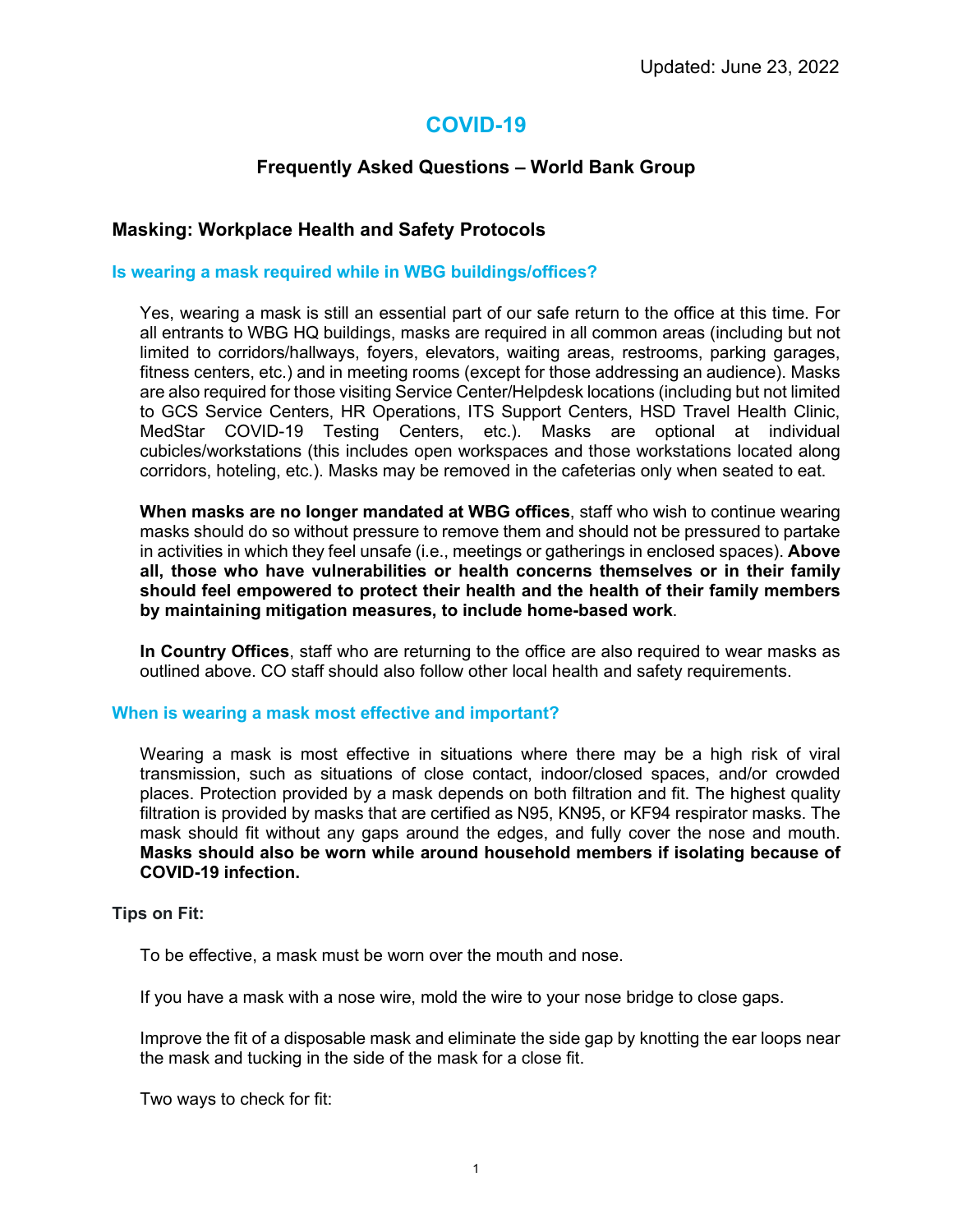- Exhale while feeling for airflow out the sides, top, and bottom of the mask with your hands.
- When you inhale, the mask should collapse toward your face, indicating no air being pulled in through the edges of the mask.

# **Tips on Filtration:**

A mask should be at least 2 layers thick:

- Respirator masks (designated as N95, PN95, or KF94) provide the highest level of filtration.
- Disposable surgical type masks are often made with 3-5 layers of fused material and provide the next best level of filtration – but may not offer a tight fit without adjustments.
- Cloth masks alone provide inadequate filtration and may be paired with a disposable mask to improve filtration. They should only be used if higher quality disposable masks/respirators such as KN95 or KF94 are not available. Cloth masks should be made with at least 2 layers of tightly woven breathable material. Check this by seeing if the fabric blocks light when held up to a bright light.

# **Further information can be found below:**

- [WHO: Novel Coronavirus \(COVID-19\) advice for the public: When and how to use](https://www.who.int/emergencies/diseases/novel-coronavirus-2019/advice-for-public/when-and-how-to-use-masks)  [masks](https://www.who.int/emergencies/diseases/novel-coronavirus-2019/advice-for-public/when-and-how-to-use-masks)
- [CDC: Types of Masks and Respirators](https://www.cdc.gov/coronavirus/2019-ncov/prevent-getting-sick/types-of-masks.html)

# **Testing: Workplace Health and Safety Protocols**

### **If I have been vaccinated, why do I need to be tested?**

Asymptomatic surveillance testing programs, such as the one the WBG is implementing, provide information and help monitor for COVID-19 infection at a community and/or population level, rather than solely at an individual level. By testing representative samples of the population regularly (those who are in the office at least one day a week for 4+ hours), surveillance testing can help identify breakthrough infections, provide an additional layer of protection for those regularly returning to the office, and advance our understanding of asymptomatic infection and risk levels in our community.

# **Isolation/Quarantine**

### **When should I quarantine if I had close contact with someone who has COVID-19?**

If you had close contact with someone with COVID-19 and you are **not up-to-date with your vaccinations** (including boosted if eligible) [according to the U.S. CDC,](https://www.cdc.gov/coronavirus/2019-ncov/your-health/quarantine-isolation.html) you should quarantine and avoid contact with others for least 5 days from the last known contact with the infected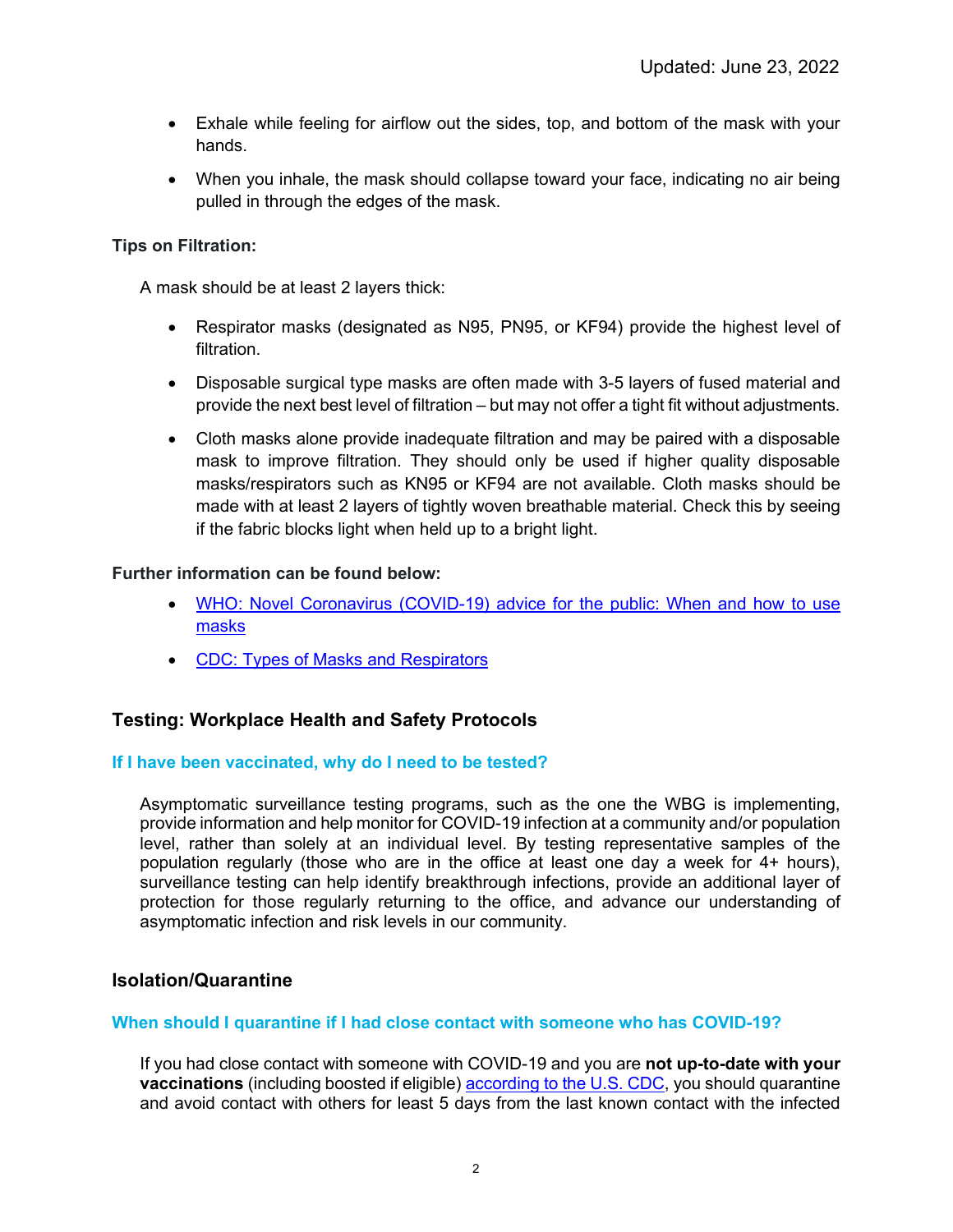person, get tested at least 5 days after last exposure, and wear a mask for an additional 5 days if your test result is negative (if your result is positive, then isolate). Do not come into the office during the 5 day quarantine period.

If you are **up-to-date with your COVID-19 vaccinations** (include boosted if eligible), you do not need to quarantine if you have no symptoms. **However, wear a mask for 10 days after last exposure and get tested at least 5 days after last exposure.** If testing positive, then isolate.

Outside the U.S., follow local guidance. In the absence of national guidelines, staff should follow [WHO recommendations.](https://www.who.int/emergencies/diseases/novel-coronavirus-2019/question-and-answers-hub/q-a-detail/coronavirus-disease-covid-19-pregnancy-and-childbirth)

# **Vaccinations: General Questions**

### **How effective are the vaccines against COVID-19 variants? How long will a vaccine protect me?**

Different vaccines have different levels of effectiveness, and newer variants of COVID-19 appear to be much more transmissible, leading to breakthrough infections among people who are vaccinated. Vaccine effectiveness against infection also wanes over time. Getting a booster when eligible will help increase your protection. COVID-19 vaccines are still the best tool for protection against severe illness and death from COVID-19.

### **Are people who are vaccinated against COVID-19 able to transmit the virus?**

Anyone infected with COVID-19 can potentially transmit the virus to others. Vaccination will help protect against severe illness and may shorten the duration of illness. This will lead to a shorter period of transmissibility. Anyone infected with COVID-19 needs to isolate from others to prevent transmitting the virus.

### **If I had COVID-19, do I need the vaccine for protection against future infection?**

Yes, if you have not been vaccinated (or boosted, if eligible) against COVID-19 you should get the vaccine. A prior infection with COVID-19 does not provide long-term protection against future infection. Many people have been infected multiple times, and each infection brings a risk of severe illness or long COVID symptoms.

### **How soon after a COVID-19 infection can I receive the vaccine?**

You can receive the COVID-19 vaccine after you have recovered from your illness and have met the [criteria for discontinuing isolation.](https://www.cdc.gov/coronavirus/2019-ncov/if-you-are-sick/end-home-isolation.html) The [U.S. CDC](https://www.cdc.gov/coronavirus/2019-ncov/vaccines/faq.html) says that you may choose to wait up to 3 months after the beginning of your infection before receiving a vaccine or your next vaccine dose. The [U.S. CDC notes](https://www.cdc.gov/coronavirus/2019-ncov/vaccines/faq.html) that those who have been treated for COVID-19 with monoclonal antibodies or convalescent plasma should not receive a vaccine within 90 days of this treatment.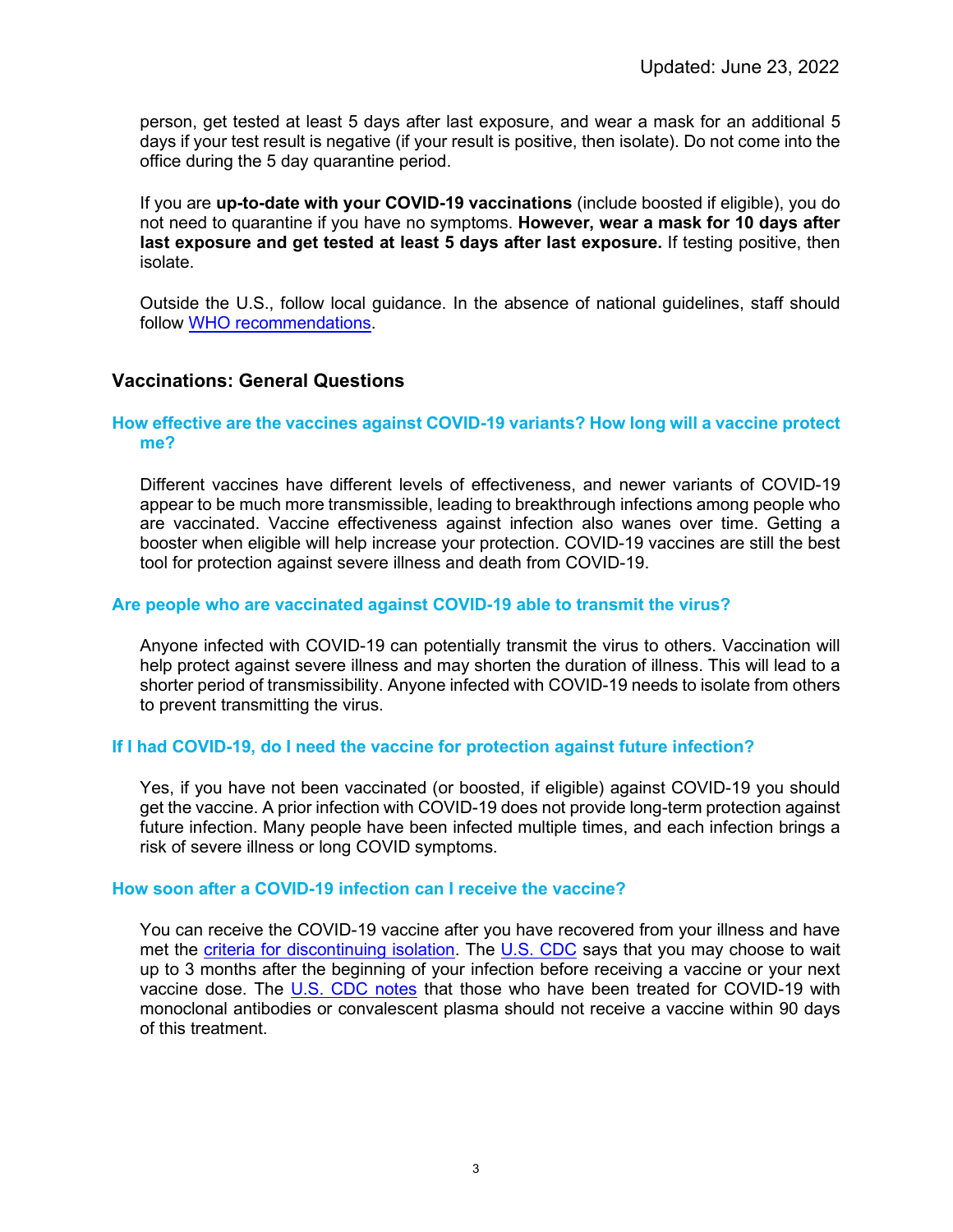### **Is it safe to mix COVID-19 vaccine types? Can I get more than one type if the first one I get is not WHO approved?**

The [WHO](https://www.who.int/news-room/questions-and-answers/item/coronavirus-disease-(covid-19)-vaccines) says that it is safe and effective to get different types of COVID-19 vaccines if you choose to or need to. The [U.S. CDC](https://www.cdc.gov/coronavirus/2019-ncov/vaccines/stay-up-to-date.html) advises that you should complete the primary series with the same vaccine when possible. However, if you had a non-WHO approved vaccine for your [first dose,](https://www.cdc.gov/coronavirus/2019-ncov/vaccines/people-vaccinated-abroad.html) you can start over your COVID-19 vaccination series with a WHO approved vaccine once 28 days have passed since your last dose of non-WHO approved vaccine.

### **Are the vaccines safe for those who are pregnant or breastfeeding?**

The [U.S. CDC](https://www.cdc.gov/coronavirus/2019-ncov/vaccines/recommendations/pregnancy.html) and [WHO](https://www.who.int/emergencies/diseases/novel-coronavirus-2019/question-and-answers-hub/q-a-detail/coronavirus-disease-covid-19-pregnancy-and-childbirth) recommend COVID-19 vaccination for pregnant and breastfeeding women. Pregnant women are at higher risk for severe illness from COVID-19 infection, and the vaccine will protect them as well as their unborn child. The evidence of safety of the COVID-19 vaccines in pregnant women has been growing, and the benefits of receiving the vaccine outweigh any known or potential risks of vaccination during pregnancy. None of the vaccines are made with live virus, so there is no risk of passing on COVID-19 to the fetus through vaccination.

The [CDC](https://www.cdc.gov/coronavirus/2019-ncov/vaccines/recommendations/pregnancy.html#anchor_1628692641537) and [WHO](https://www.who.int/emergencies/diseases/novel-coronavirus-2019/question-and-answers-hub/q-a-detail/coronavirus-disease-covid-19-breastfeeding) also recommend the vaccine for those who are breastfeeding. Some studies of breastfeeding mothers who were vaccinated have shown development of COVID-19 antibodies in the breastmilk, which may be protective for their babies.

#### **Who should get a COVID-19 vaccine booster?**

Follow your national health authority and/or [WHO](https://www.who.int/news-room/questions-and-answers/item/coronavirus-disease-(covid-19)-vaccines) recommendation on getting a booster. U.S. [CDC information on boosters](https://www.cdc.gov/coronavirus/2019-ncov/vaccines/booster-shot.html) can also help guide your decisions. Getting a booster when eligible is an important step in increasing your protection against COVID-19 infection.

Booster shots should not be confused with the [additional vaccine doses recommended for](https://www.cdc.gov/coronavirus/2019-ncov/vaccines/recommendations/immuno.html)  [immunocompromised individuals.](https://www.cdc.gov/coronavirus/2019-ncov/vaccines/recommendations/immuno.html) WHO also advises that an additional dose of vaccine is recommended for immunocompromised individuals.

### **If I am immunocompromised, should I get an additional dose of COVID-19 vaccine?**

The [U.S. CDC](https://www.cdc.gov/coronavirus/2019-ncov/vaccines/recommendations/immuno.html) and the [WHO](https://www.who.int/news-room/questions-and-answers/item/coronavirus-disease-(covid-19)-vaccines) recommend that moderately to severely immunocompromised individuals receive an additional vaccination dose to increase their protection against COVID-19 infection. Their immune response to the initial vaccination(s) may not have been as strong as in people who are not immunocompromised.

This recommendation applies to those with weakened immune systems who have:

- Been receiving active cancer treatment for tumors or cancers of the blood
- Received an organ transplant and are taking medicine to suppress the immune system
- Received a stem cell transplant within the last two years or are taking medicine to suppress the immune system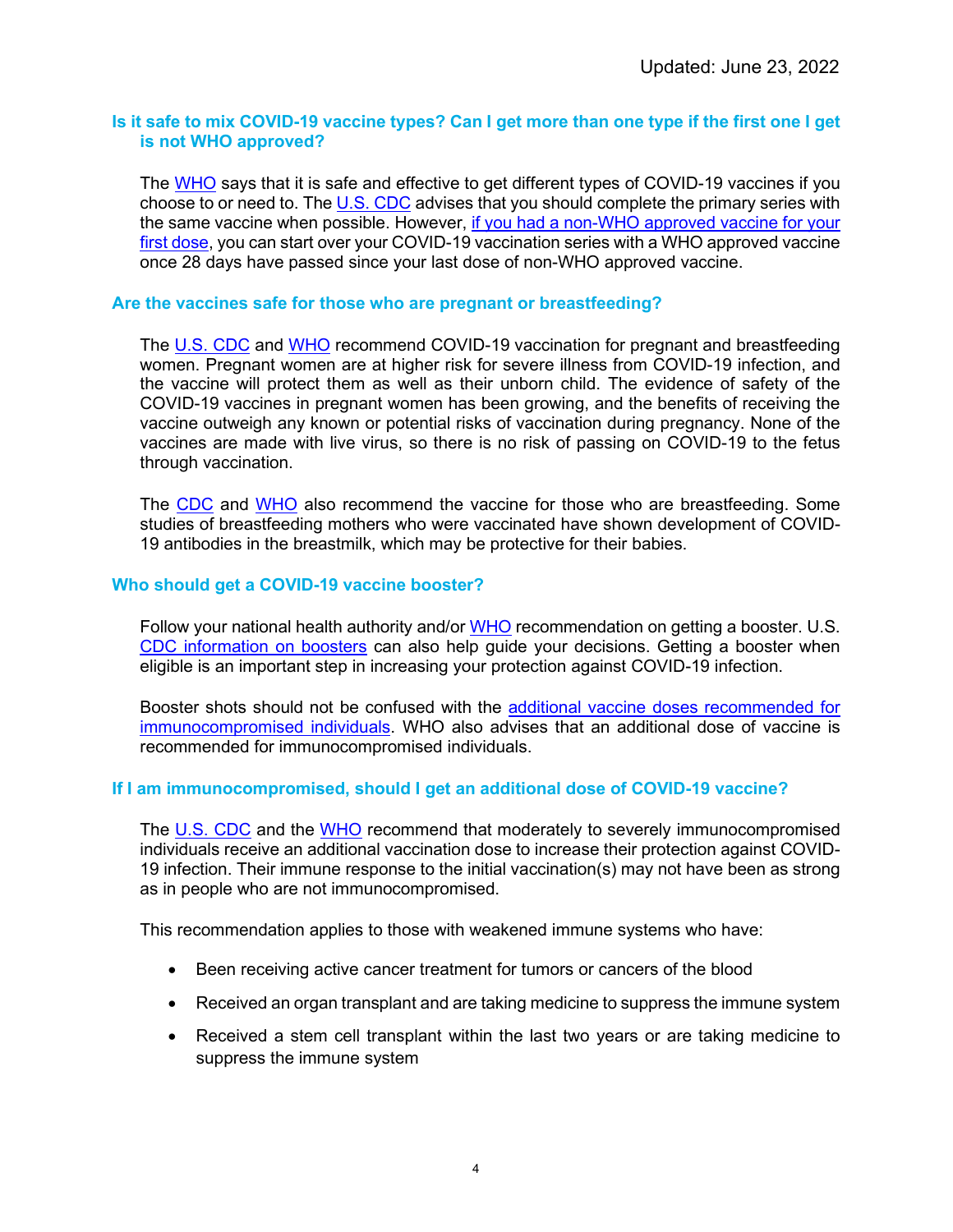- Moderate or severe primary immunodeficiency (such as DiGeorge syndrome, Wiskott-Aldrich syndrome)
- Advanced or untreated HIV infection
- Active treatment with high-dose corticosteroids or other drugs that may suppress the immune response

# **Finding a Healthcare Provider**

# **Washington, DC, Area**

# *Finding a Healthcare Provider*

- 1. Contact Teladoc (a telehealth provider) to get guidance on what you should do if you are sick (Aetna MIP). Information on Teladoc can be found at [Teladoc.com/Aetna.](https://member.teladoc.com/aetna) You can also download the Teladoc app.
- 2. You can also consider the following healthcare providers in the Washington, DC, Virginia, or Maryland areas. **Please call before arrival**:
	- [MedStar onsite WBG clinic](http://medstarmedicalgroup.org/WorldBank)
	- MedStar urgent care/prompt care (DC and Maryland) see [MedStar locations](https://www.medstarhealth.org/mhs/our-locations/) (select specifically for MedStar prompt care/urgent care)
	- GW Medical Faculty Associates (DC) [Immediate and Primary Care](https://gwdocsipc.com/)
	- [Virginia Hospital Center in Arlington](https://www.virginiahospitalcenter.com/)
	- INOVA Hospitals located throughout Fairfax County: [Fairfax,](https://www.inova.org/locations/inova-fairfax-medical-campus) [Alexandria,](https://www.inova.org/locations/inova-alexandria-hospital) and Fair [Oaks](https://www.inova.org/locations/inova-fair-oaks-hospital) as well as [INOVA urgent care centers](https://www.inova.org/our-services/inova-urgent-care)

# **Country Office Location**

### *Finding a Healthcare Provider*

Please contact the Medical Emergency Response Coordinator (MERC) in your home country if you need urgent medical care. MERC contact details can be found in the country-specific information on the WBG Travel Advisory page.

If you have mild symptoms and need support finding a healthcare provider in your location, call the COVID-19 Global 24-hour Helpline (+1 202-458-8300).

If you are having a medical emergency, please contact the local emergency number in your location. Then, if additional emergency support is needed, contact the WBG Emergency Line (+1 202-458-8888).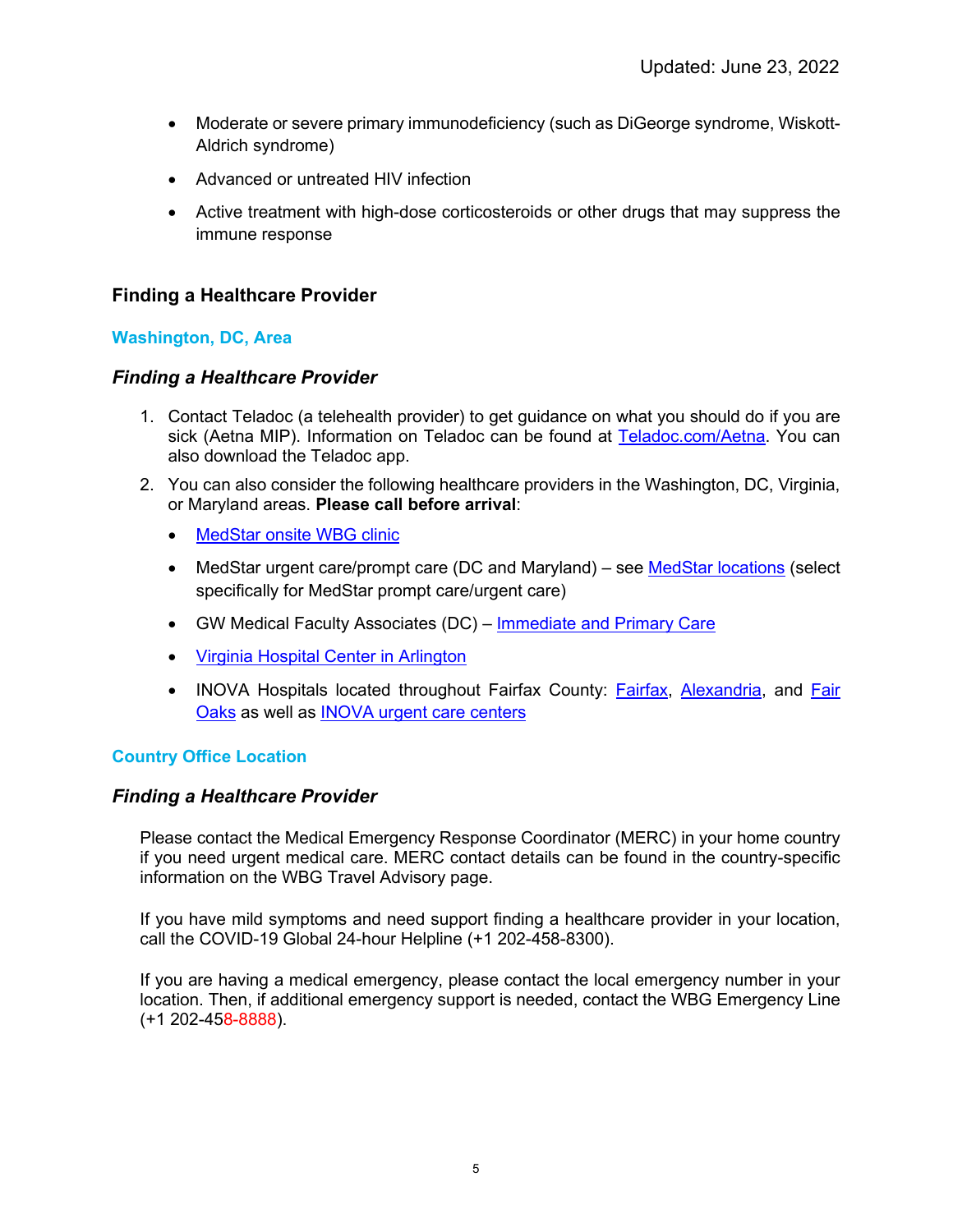# **I am Sick/My Dependent is Sick**

### **What should I do if I have COVID-19?**

Stay home and do not go out in public. Talk to your doctor to discuss your symptoms and to see whether you need specific treatment. Isolate yourself from other members of your household to the degree possible, sleeping in a separate bedroom and using a separate bathroom if available. Wear a mask around other household members and have your household members wear a mask around you. Limit the time you spend in any common areas or around others in your home, even when maintaining physical distance and masking. Clean any high touch surfaces frequently.

If you or any household member that is ill has severe symptoms of illness, including emergency warning signs for COVID-19 such as trouble breathing, persistent pain or pressure in your chest, bluish lips or face, or new confusion or difficulty being woken, seek emergency medical care right away.

If symptoms of illness are not severe, but you need to seek medical care:

- Contact your healthcare provider by phone.
- If you need a healthcare provider, see "Finding a Healthcare Provider."
- If you must go out to receive medical care, wear a mask.
- Contact HSD to report your infection and receive guidance. If you have been around other staff in the days prior to your diagnosis or onset of symptoms, advise HSD in your initial contact so that they can do appropriate contact tracing follow up. If you had clear known exposure to other staff members, please inform such staff directly that they may have been exposed.
- In addition, please see the CDC's guidance [here.](https://www.cdc.gov/coronavirus/2019-ncov/downloads/sick-with-2019-nCoV-fact-sheet.pdf)

### **About COVID-19**

### **How do I prevent getting infected with COVID-19?**

- Get vaccinated (and boosted if eligible).
- Wear a mask in areas of high transmission, especially in enclosed indoor environments and crowded areas.
- Avoid high risk situations whenever you can. COVID-19 illness can disrupt your and your family's life for several weeks, even if you do not get severely ill. If you have upcoming events or travel that will be difficult to miss, take extra precautions in the 2 weeks before to avoid situations where you may become infected.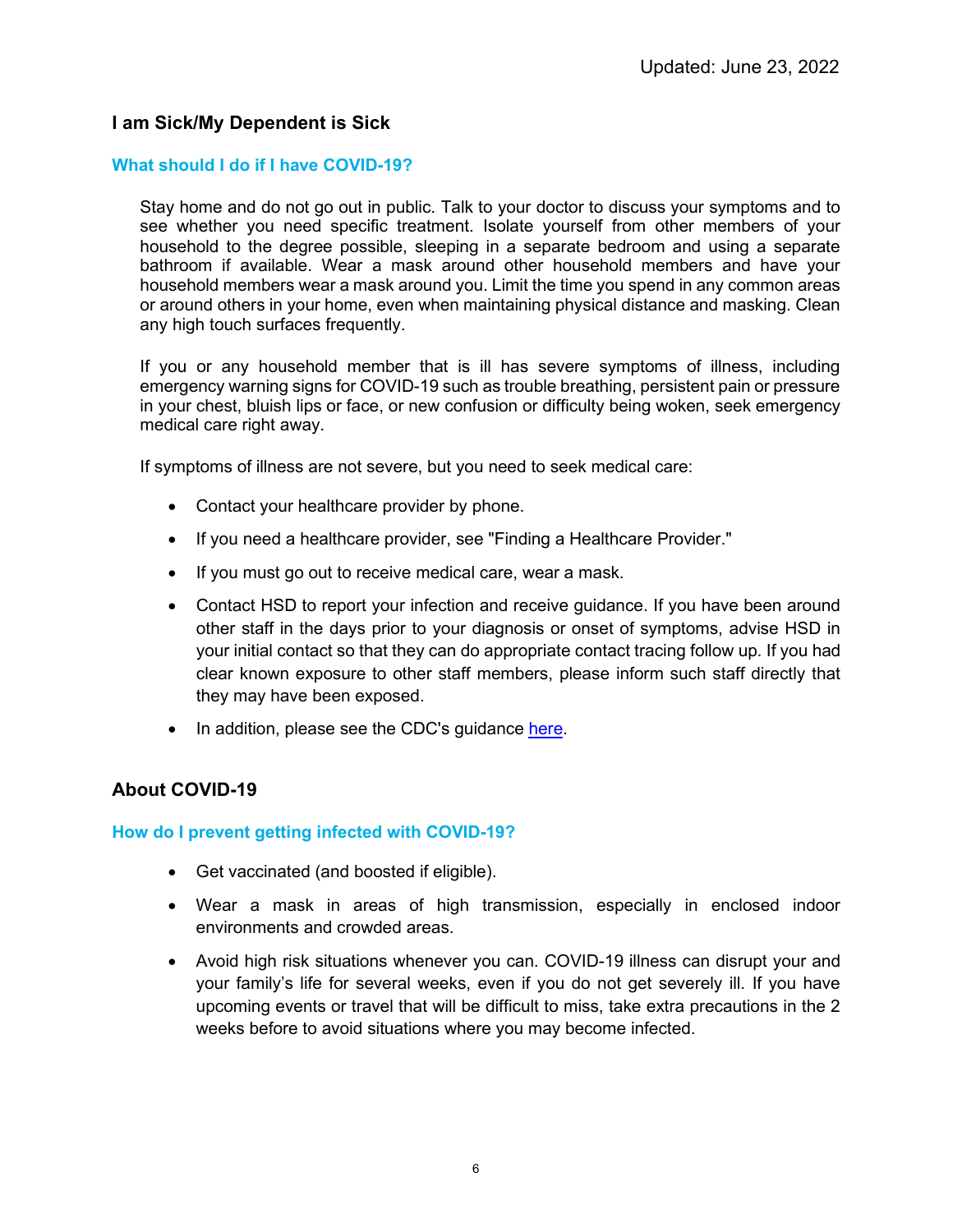# **What are the symptoms?**

- Fever (38.0 C/100.4 F or higher) or chills
- Cough
- Shortness of breath or difficulty breathing
- Fatigue
- Muscle or body aches
- Headache
- New loss of taste or smell
- Sore throat
- Congestion or runny nose
- Nausea or vomiting
- Diarrhea

[Symptoms](https://www.cdc.gov/coronavirus/2019-ncov/symptoms-testing/symptoms.html) may be mild to severe and can appear from 1 to 14 days after exposure. If you or anyone you know experiences any of the following signs or symptoms while infected with COVID-19, seek emergency medical care right away: trouble breathing, persistent chest pressure or pain, new confusion, inability to stay awake, bluish lips or face.

### **Who is at higher risk for severe illness from COVID-19?**

Certain individuals are at [higher risk](https://www.cdc.gov/coronavirus/2019-ncov/need-extra-precautions/index.html) of severe illness from COVID-19. Those who are unvaccinated are more likely to get severely ill from COVID-19 than those who are up-to-date with their vaccinations. Individuals with chronic health conditions are also at higher risk for severe illness and should stay up-to-date with COVID-19 vaccinations. That includes older adults [\(risk increases with age\)](https://www.cdc.gov/coronavirus/2019-ncov/need-extra-precautions/older-adults.html) and those with [certain medical conditions:](https://www.cdc.gov/coronavirus/2019-ncov/need-extra-precautions/people-with-medical-conditions.html)

- Cancer;
- Cerebrovascular disease;
- Chronic kidney disease;
- Chronic liver disease (cirrhosis, non-alcoholic or alcoholic fatty liver disease; autoimmune hepatitis);
- Chronic lung diseases (including moderate to severe asthma and COPD, see the full list [here\)](https://www.cdc.gov/coronavirus/2019-ncov/need-extra-precautions/people-with-medical-conditions.html);
- Cystic fibrosis;
- Dementia or other neurological conditions;
- Diabetes (type 1 or 2);